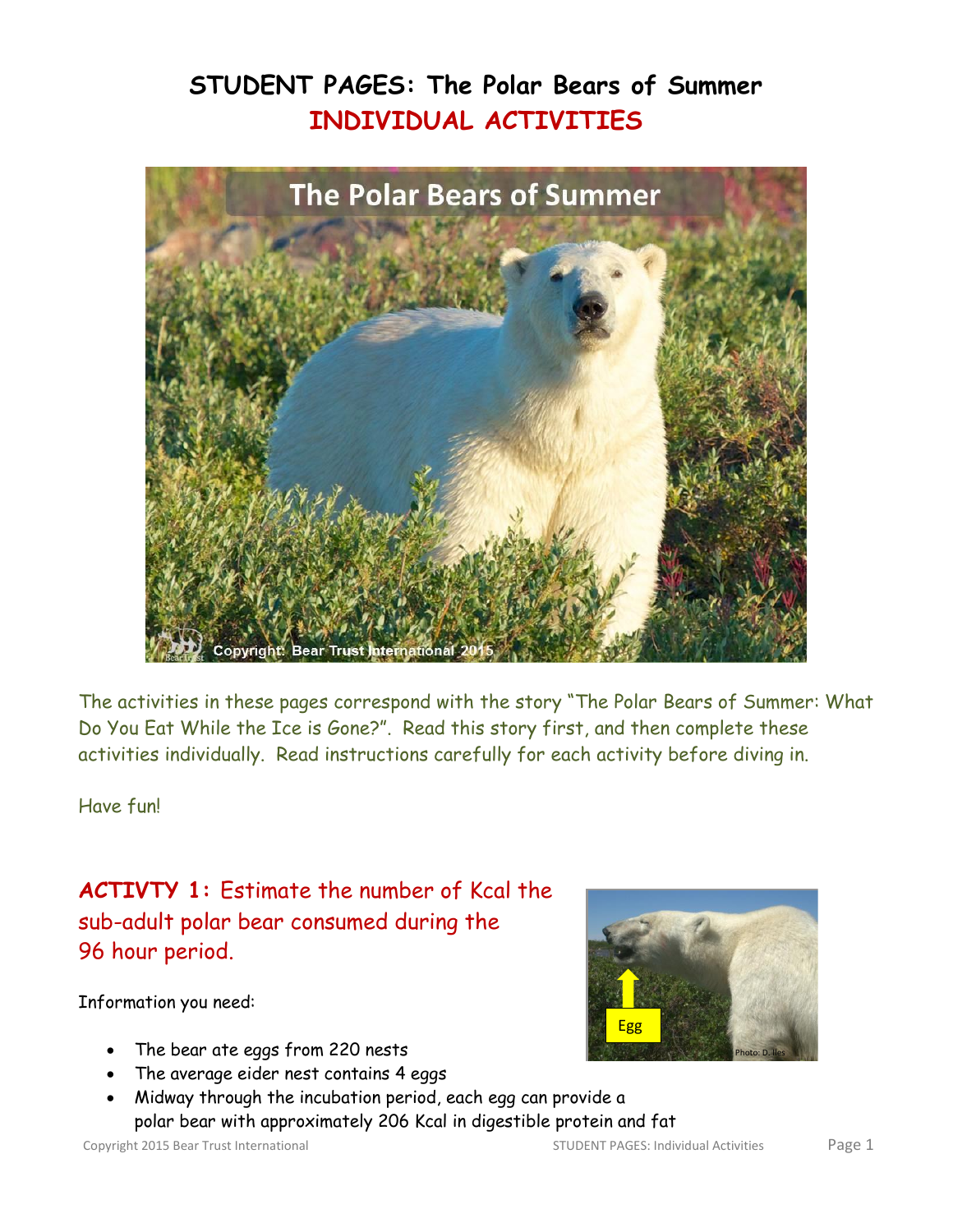**Questions for Activity 1:** 

Question 1.1: How many Kcal did this sub-adult bear consume? Answer:

**Question 1.2:** A 600 pound male polar bear is thought to have an annual energy budget requirement of  $4.44 \times 10^6$  Kcal. What percentage of his annual energy needs did this bear consume in 96 hours (Of course, this calculation does not account for any energy he lost capturing eggs, but this energy loss was not very high especially since **eggs do not run fast** and all 220 nests were within an area not much bigger than 4 football fields) Answer:

**Question 1.3:** For fun, calculate the energy of this feast in terms of the number of Big Macs. On average, a Big Mac contains 550 Kcal. Answer:

### **ACTIVITY 2:** Use data to examine the possible overlap between polar bear onshore arrival and mean hatching date of snow geese eggs.

In the story you ready about polar bears and nesting snow geese, you learned that polar bears in western Hudson Bay are coming onshore earlier each year because the Arctic ice is melting sooner each year. Are snow geese arriving to the Arctic earlier, too? If so, that could affect whether or not snow goose eggs are available as potential food for polar bears.

Here's why: polar bears that arrive onshore relatively earlier (due to climate warming) will only have access to the eggs of incubating geese IF the geese are not also starting their 24-day incubation period earlier. We need two data sets to examine this phenomenon: 1) the rate of advance in onshore arrival by polar bears, and, 2) the rate of advance in mean hatching date for snow geese. Examining advances in both allows us to determine if there's overlap of polar bears and nesting snow geese.

**DATASET 1: Rate of advance in onshore arrival by polar bears**: Dr. Ian Stirling and his colleagues have shown that the date when the sea ice in western Hudson Bay reaches 50% dissolution (defined by DA Etkin as "breakup"), polar bears begin coming ashore. While other indicators may be as predictive of the onshore arrival of polar bears, the change in the date of ice breakup can be examined as a surrogate to predict the rate of advance of onshore arrival of polar bears in response to climate change. You will find this data set in an excel file called "Datasets for Students". These data are in the tab called "Overlap Data".

**DATASET 2: Rate of advance in mean hatching date for snow geese:** Changes in the mean date of hatching by snow geese can similarly be evaluated to compute the rate of advance of the 24-day incubation period when goose eggs would be an easy meal for polar bears. You will find this data set in an excel file called "Datasets for Students". These data are also in the tab called "Overlap Data".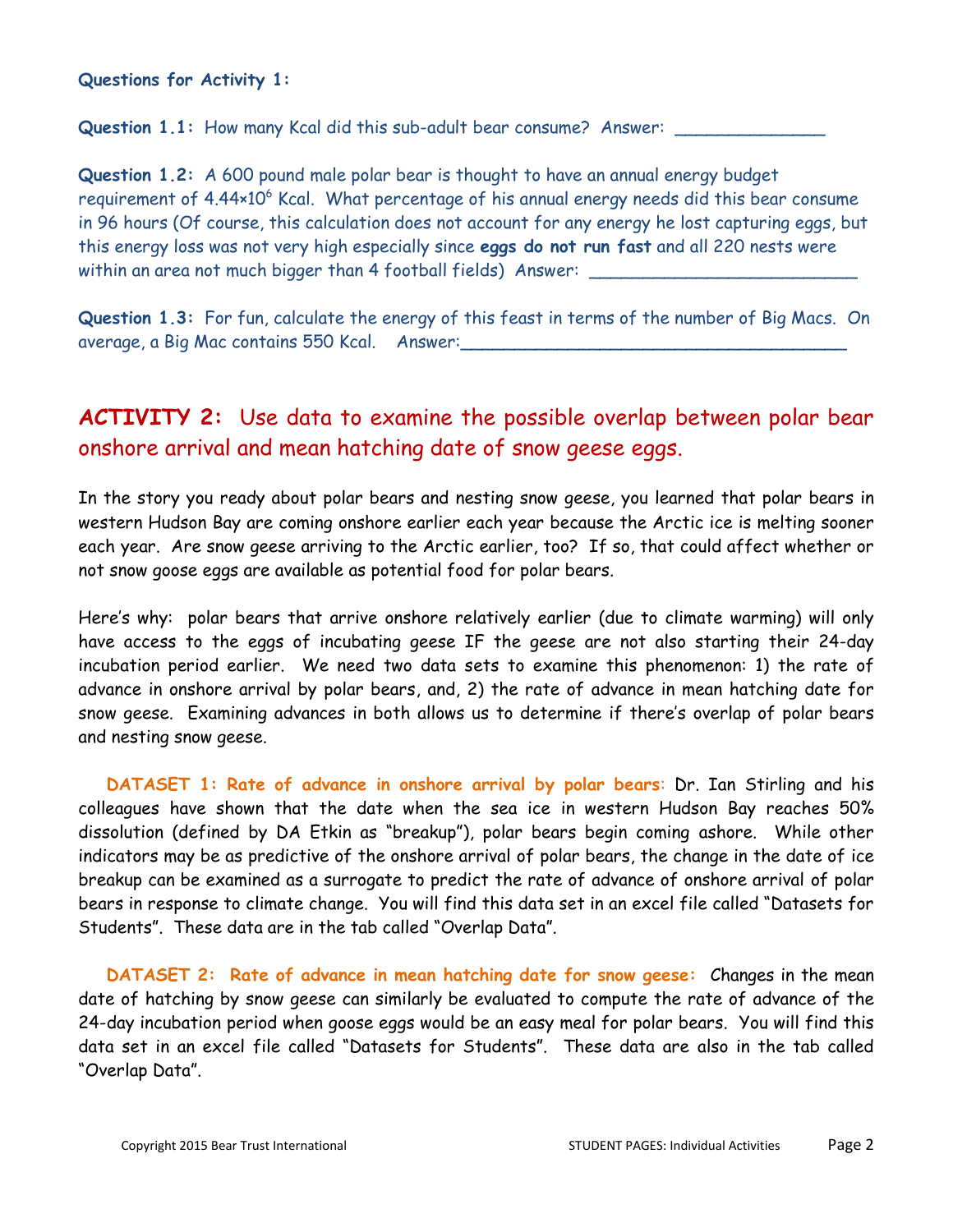LOOK -> The datasets use "Julian Day" as the date. What is a Julian Day? Answer: Number of elapsed days since the first day of the year. So in 2015, the Julian Day for July 4 = 185.

### **Instructions for Analyzing Data for Activity 2:**

- 1. Open the excel file called "Datasets for Students" and look at the data in the tab called "Overlap Data".
- 2. Create one scatter plot showing: A) Mean Julian Day of Ice Breakup by Year, and, B) Mean Julian Hatch Day (Hint: place Year on the x-axis and Julian Day on the Y-axis)
- 3. Format the y-axis by changing the minimum number to "fixed" at 145
- 4. A good way to see if variables are changing over time is to run a linear regression that measures the relationship between changes in the variables (i.e., Mean Julian Day of Ice Breakup, and Mean Julian Hatch Day for Snow Geese) and time. The relationship is called the slope. If you compare the slopes of the two variables, you can see if one is changing faster than the other. Let's do that! How? Right click on the data set for "Mean Julian Day for Ice Breakup" and "add trendline". Keep the trendline "linear" and "display equation on chart"
- 5. Right click on the data set for "Mean Julian Hatch Day" and "add trendline". Keep the trendline "linear" and "display equation on chart"

Copyright 2015 Bear Trust International STUDENT PAGES: Individual Activities Page 3

- 6. Write the linear equations for both datasets here: Equation for "Mean Julian Day of Ice Breakup": \_\_\_\_\_\_\_\_\_\_\_\_\_\_\_\_\_\_\_\_\_\_\_\_\_\_\_\_\_\_\_\_\_ Equation for "Mean Julian Hatch Day": \_\_\_\_\_\_\_\_\_\_\_\_\_\_\_\_\_\_\_\_\_\_\_\_\_\_\_\_\_\_\_\_\_
- 7. Name this Figure 1 and place the graph in the space below or on a separate sheet: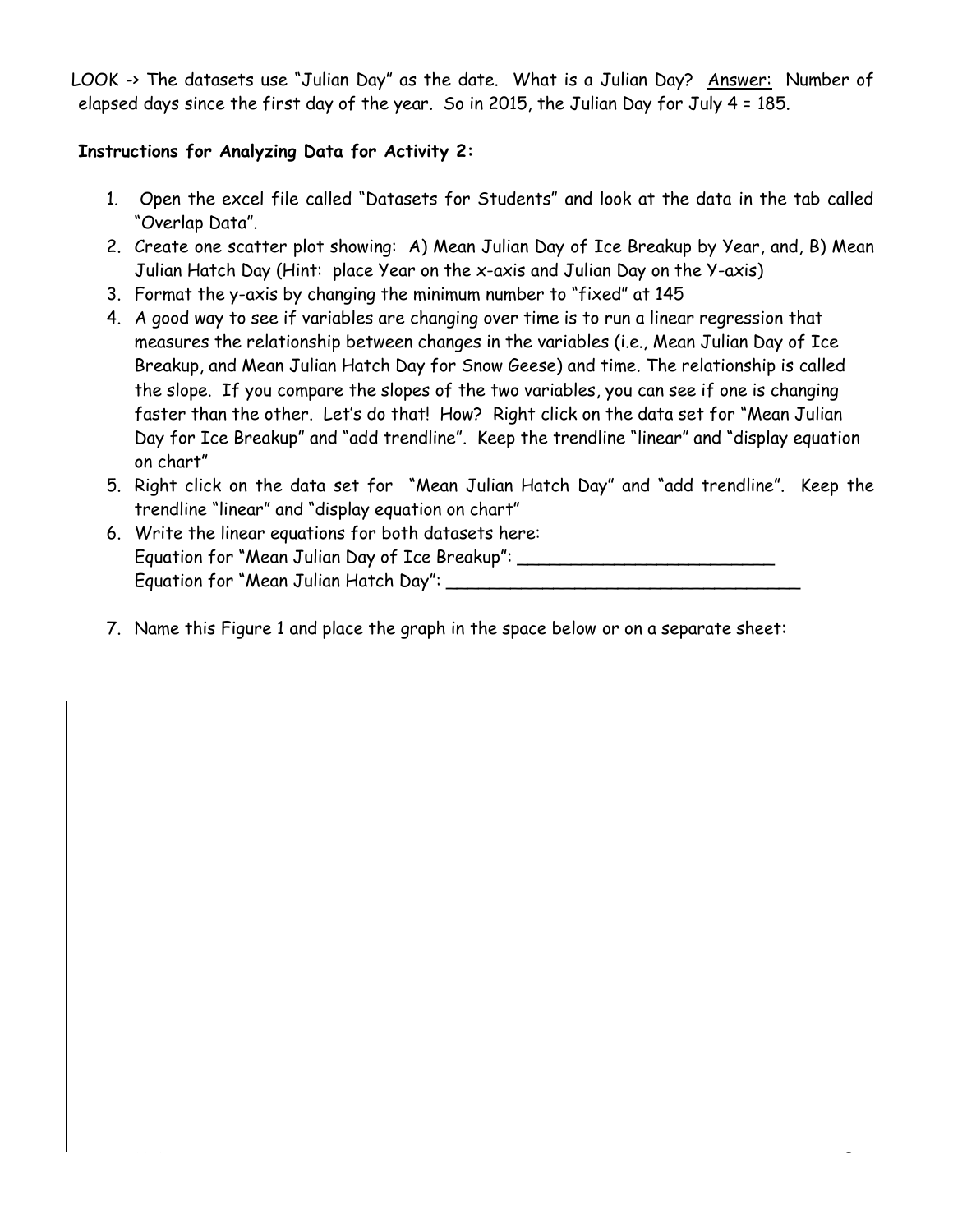#### **Questions for Activity 2:**

**Question 2.1:** The Arctic sea is melting sooner each year. Use the equation from Step 4 to estimate the rate at which sea ice break-up is advancing: \_\_\_\_\_\_\_\_\_\_\_\_\_\_\_\_\_\_\_\_\_\_

**Question 2.2:** We are using the rate of sea ice break-up as our surrogate for the rate of advance of onshore arrival by polar bears. So, what is the rate of advance of onshore arrival by polar bears? \_\_\_\_\_\_\_\_\_\_\_\_\_\_\_\_\_\_\_\_\_\_\_\_\_\_\_\_\_\_\_\_\_\_\_\_\_\_\_\_\_\_\_\_\_\_\_\_\_\_\_\_\_\_\_\_\_

**Question 2.3:** Use the equation from Step 5 to estimate the rate of advance of mean hatch date for snow geese: \_\_\_\_\_\_\_\_\_\_\_\_\_\_\_\_\_\_\_\_\_\_\_\_\_\_\_\_\_\_\_\_\_\_\_\_\_\_\_\_\_\_\_\_\_\_\_\_\_\_\_\_\_\_\_\_\_\_\_\_

**Question 2.4:** Which process is advancing more quickly, polar bear onshore arrival or hatch date for snow geese?  $\overline{\phantom{a}}$ 

**Question 2.5:** What do these results tell you about whether or not polar bear onshore arrival is predicted to overlap with the mean hatch date of snow geese?

\_\_\_\_\_\_\_\_\_\_\_\_\_\_\_\_\_\_\_\_\_\_\_\_\_\_\_\_\_\_\_\_\_\_\_\_\_\_\_\_\_\_\_\_\_\_\_\_\_\_\_\_\_\_\_\_\_\_\_\_\_\_\_\_\_\_\_\_ \_\_\_\_\_\_\_\_\_\_\_\_\_\_\_\_\_\_\_\_\_\_\_\_\_\_\_\_\_\_\_\_\_\_\_\_\_\_\_\_\_\_\_\_\_\_\_\_\_\_\_\_\_\_\_\_\_\_\_\_\_\_\_\_\_\_\_\_ \_\_\_\_\_\_\_\_\_\_\_\_\_\_\_\_\_\_\_\_\_\_\_\_\_\_\_\_\_\_\_\_\_\_\_\_\_\_\_\_\_\_\_\_\_\_\_\_\_\_\_\_\_\_\_\_\_\_\_\_\_\_\_\_\_\_\_\_ \_\_\_\_\_\_\_\_\_\_\_\_\_\_\_\_\_\_\_\_\_\_\_\_\_\_\_\_\_\_\_\_\_\_\_\_\_\_\_\_\_\_\_\_\_\_\_\_\_\_\_\_\_\_\_\_\_\_\_\_\_\_\_\_\_\_\_\_  $\overline{\phantom{a}}$  , and the contribution of the contribution of the contribution of the contribution of the contribution of the contribution of the contribution of the contribution of the contribution of the contribution of the \_\_\_\_\_\_\_\_\_\_\_\_\_\_\_\_\_\_\_\_\_\_\_\_\_\_\_\_\_\_\_\_\_\_\_\_\_\_\_\_\_\_\_\_\_\_\_\_\_\_\_\_\_\_\_\_\_\_\_\_\_\_\_\_\_\_\_\_

**ACTIVITY 3:** There is extensive literature on matches/mismatches; read about matches/mismatches here: [http://en.wikipedia.org/wiki/Match/mismatch.](http://en.wikipedia.org/wiki/Match/mismatch) After you've read about matches/mismatches, provide one example of how climate change can affect trophic exchange with respect to match/mismatch:

\_\_\_\_\_\_\_\_\_\_\_\_\_\_\_\_\_\_\_\_\_\_\_\_\_\_\_\_\_\_\_\_\_\_\_\_\_\_\_\_\_\_\_\_\_\_\_\_\_\_\_\_\_\_\_\_\_\_\_\_\_\_\_\_\_\_\_\_\_\_\_\_\_\_  $\overline{\phantom{a}}$  , and the contribution of the contribution of the contribution of the contribution of the contribution of the contribution of the contribution of the contribution of the contribution of the contribution of the  $\overline{\phantom{a}}$  , and the contribution of the contribution of the contribution of the contribution of the contribution of the contribution of the contribution of the contribution of the contribution of the contribution of the  $\overline{\phantom{a}}$  , and the contribution of the contribution of the contribution of the contribution of the contribution of the contribution of the contribution of the contribution of the contribution of the contribution of the

Answer: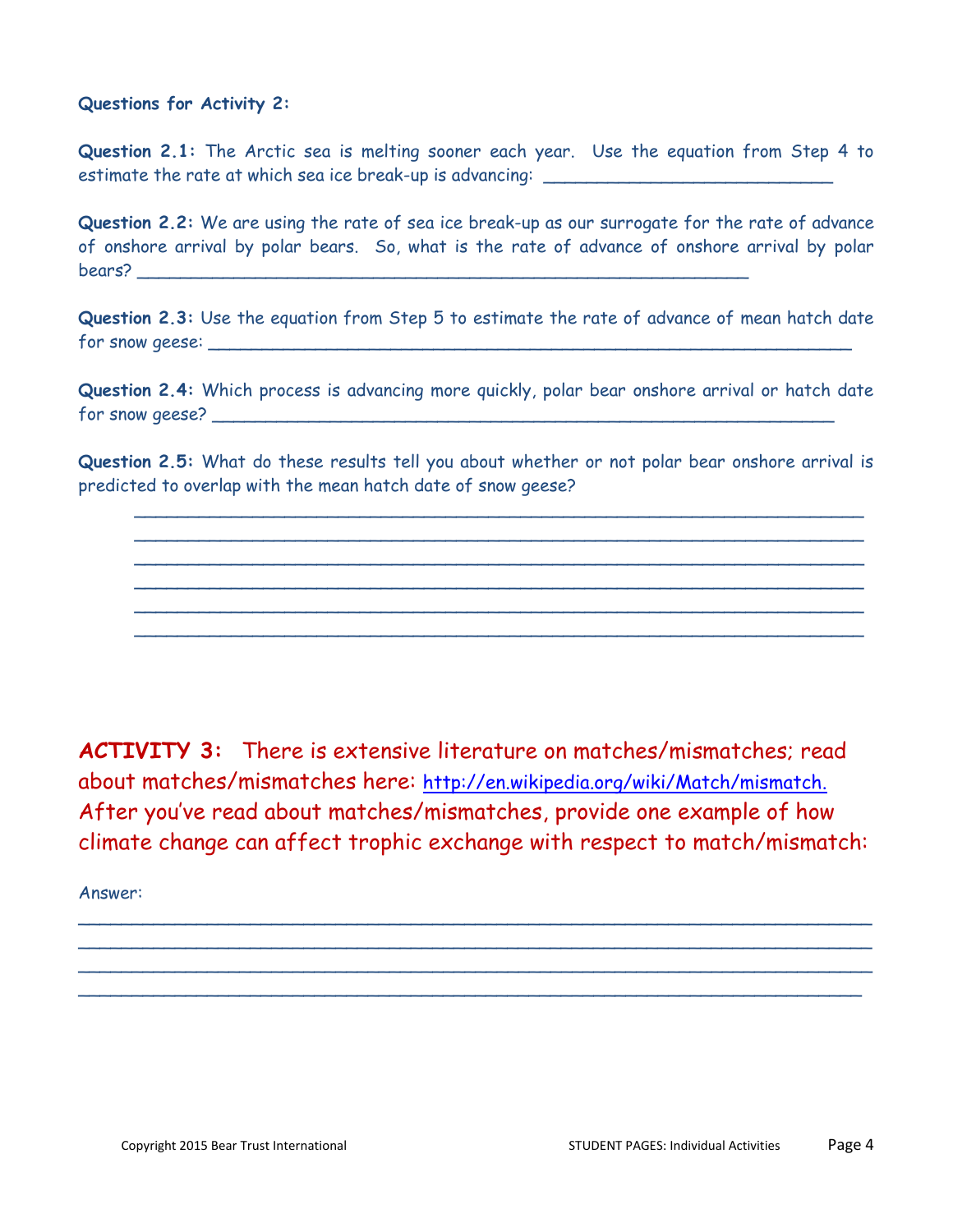**ACTIVITY 4:** In 2006, there were 48,855 pairs of nesting snow geese on the Cape Churchill Peninsula. Your job is to calculate the energy available in the eggs in those nests in terms if Kcal and # of Seal Days.

Here's some information you need:

- 1) Snow geese lay 1 egg per day
- 2) The average clutch size is 4 eggs
- 3) A female snow goose does not begin incubating until all 4 eggs are laid
- 4) The female geese in a colony do not all begin laying eggs on the same date. Instead, over a 7-day period the proportion of female geese that begin laying eggs on any given day is:



- 5) The average nesting period **for an entire colony** is 34 days; the average incubation period for **an individual snow goose** is 24 days
- 6) After a female lays all 4 eggs, the energy value in an egg that is digestible to polar bears begins declining as shown in Figure X below:

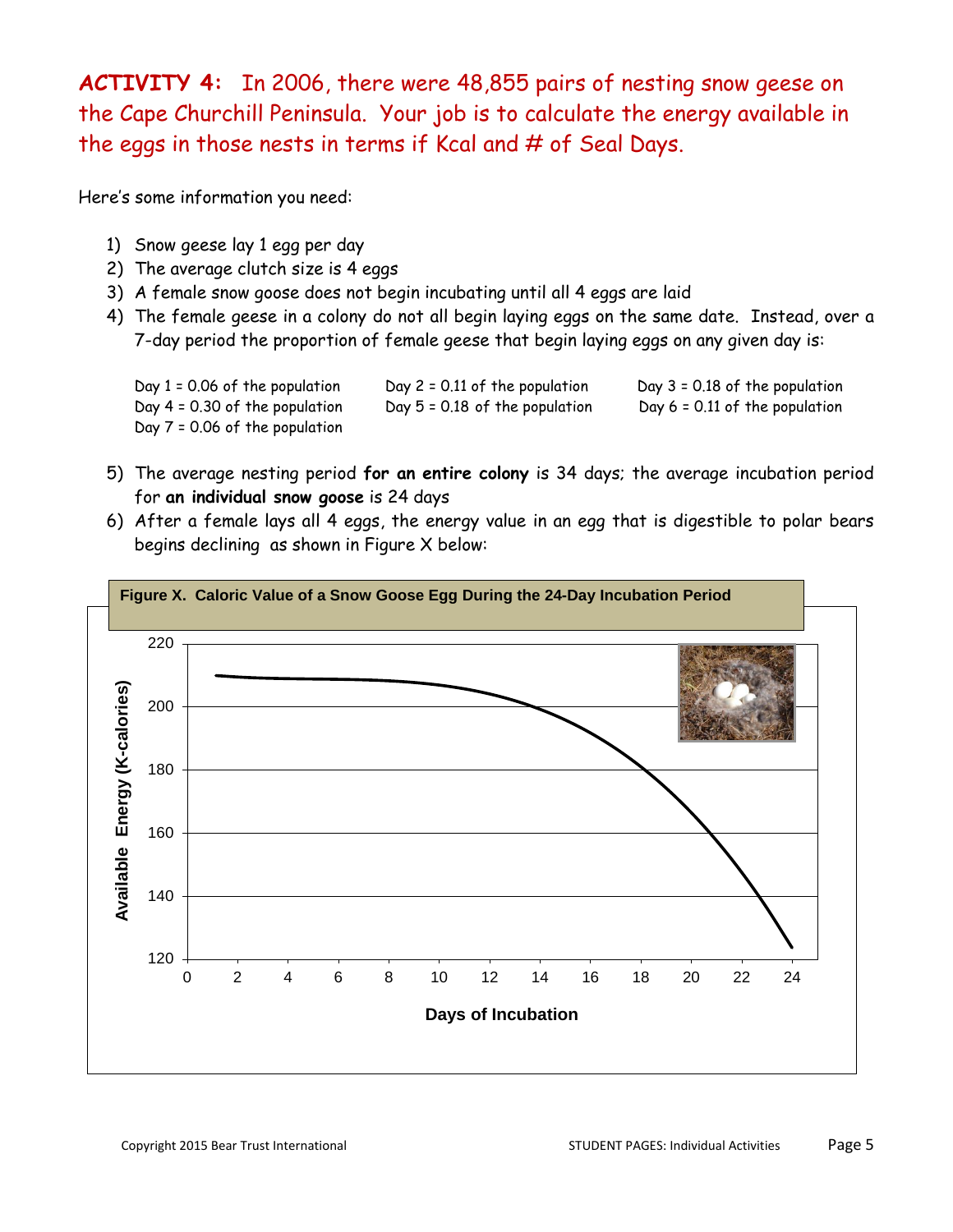Using all of this information, it is possible to calculate the energy in nests of the snow goose colony. How? Open your excel file called "Datasets for Students" and go to the tab called "Energy Data". Then, follow the instructions below.

#### **Instructions for analyzing the "Energy Data" for Activity 4:**

1. Let's start by looking at the caloric value of a clutch: look at Column C. Day 1 of the incubation period has 1 fresh egg, Day 2 of the incubation period has 2 fresh eggs, Day 3 has 3 fresh eggs, Day 4 has 4 fresh eggs. On Day 5, the females begin to incubate the eggs in the nest and the amount of Kcal available in each egg in a nest that is digestible by polar bears begins to decline (Figure X). This decline continues through Day 27 and the amount of Kcal becomes 0 on Day 28 when the eggs hatch and become goslings which leave the nest.

| Question 4.1: How many Kcal are available in a single nest on Day 4? Answer:  |  |
|-------------------------------------------------------------------------------|--|
| Question 4.2: How many Kcal are available in a single nest on Day 5? Answer:  |  |
| Question 4.3: How many Kcal are available in a single nest on Day 17? Answer: |  |

2. Next, look at the first day of nesting in the colony; Column E. The first day of nesting on the colony includes only 0.06% (6%) of the population of nesting females. Why? Remember, the females in a colony do not all begin laying eggs on the same day.

Let's look at cell E6. How did we calculate this number and what does it mean?

Cell E6 = **C1** \* E4 \* C6

Total energy in all nests in the colony on this day = (total number of pairs of nesting snow geese)  $\star$  (the proportion of geese nesting in the colony)  $\star$  (Kcal in each nest)

So, the value in cell E6 is equal to the total Kcal of energy available in the colony on Day 1 of the nesting period for the colony.

You can see how we calculated the rest of the values in Column E; just look in each cell and you can see the equations!

**NOTE:** All the numbers in the pink-shaded area in the data table are Kcal of energy available in the colony at different times during the nesting period of the colony.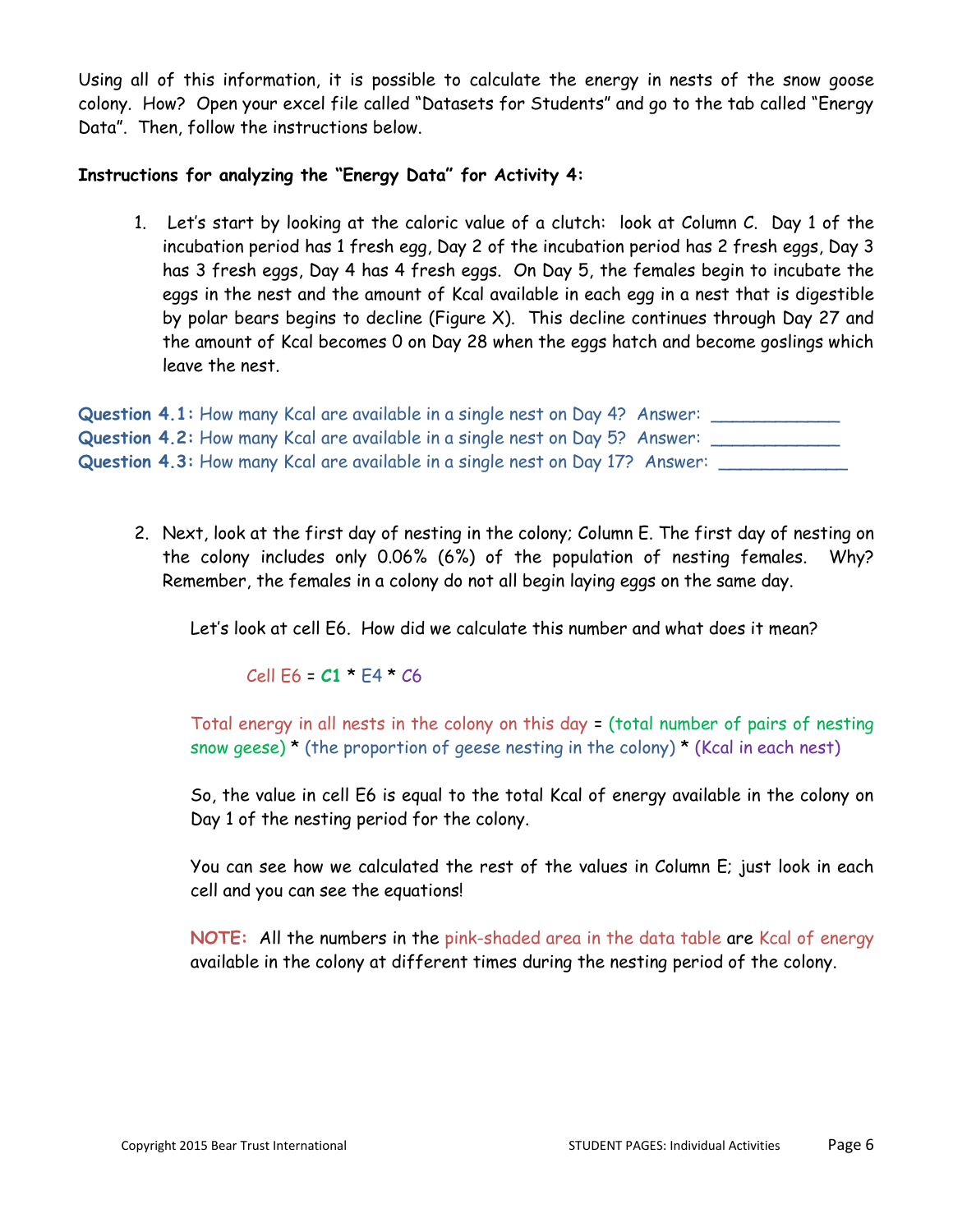3. Now let's look at Day 2 of nesting in the colony when 11% more females join in: Column F. Of course, these females are offset by 1 day so their first day of incubating is the colony's second day of nesting. So, to calculate the available Kcal in the nests of the females who started laying eggs on Day 2 of the colony nesting can be calculated as:

Cell F7 = **C1** \* F4 \* C6

- 4. We can repeat these steps with another 1-day offset for the remaining 5 groups of females in Columns G, H, I J, and K
- **TASK 1:** Calculate the values for Column I and for Column K. Hint: fill in the yellow shaded cells in Column I and Column K
	- 5. Column L is the sum of all Kcal in each female group, which equals the total Kcal available per day during the nesting period in the colony.

Cell L6 = E6+F6+G6+H6+I6+J6+K6

- **TASK 2:** Calculate the total Kcal available per day during the nesting period for the colony. Hint: fill in the yellow shaded cells in Column L
- **Question 4.4:** Which Julian Day during 2006 had the most Kcal available in the colony? Answer: \_\_\_\_\_\_\_\_\_\_\_\_\_\_\_\_
- **TASK 3:** Let's evaluate the relationship between total energy available in the nesting colony and Julian Day. To make things a little easier, let's first convert values in Column L into millions of Kcal. How? Simply divide each value in Column L by 1,000,000. Hint: fill in the yellow shaded cells in Column M.
- **TASK 4:** Create a graph of total Millions of Kcal available in the nesting colony. Put Julian Day on the x-axis, include the Julian Day range 130-190. Name this Figure 2 and paste the graph in the space below or place it on a separate sheet: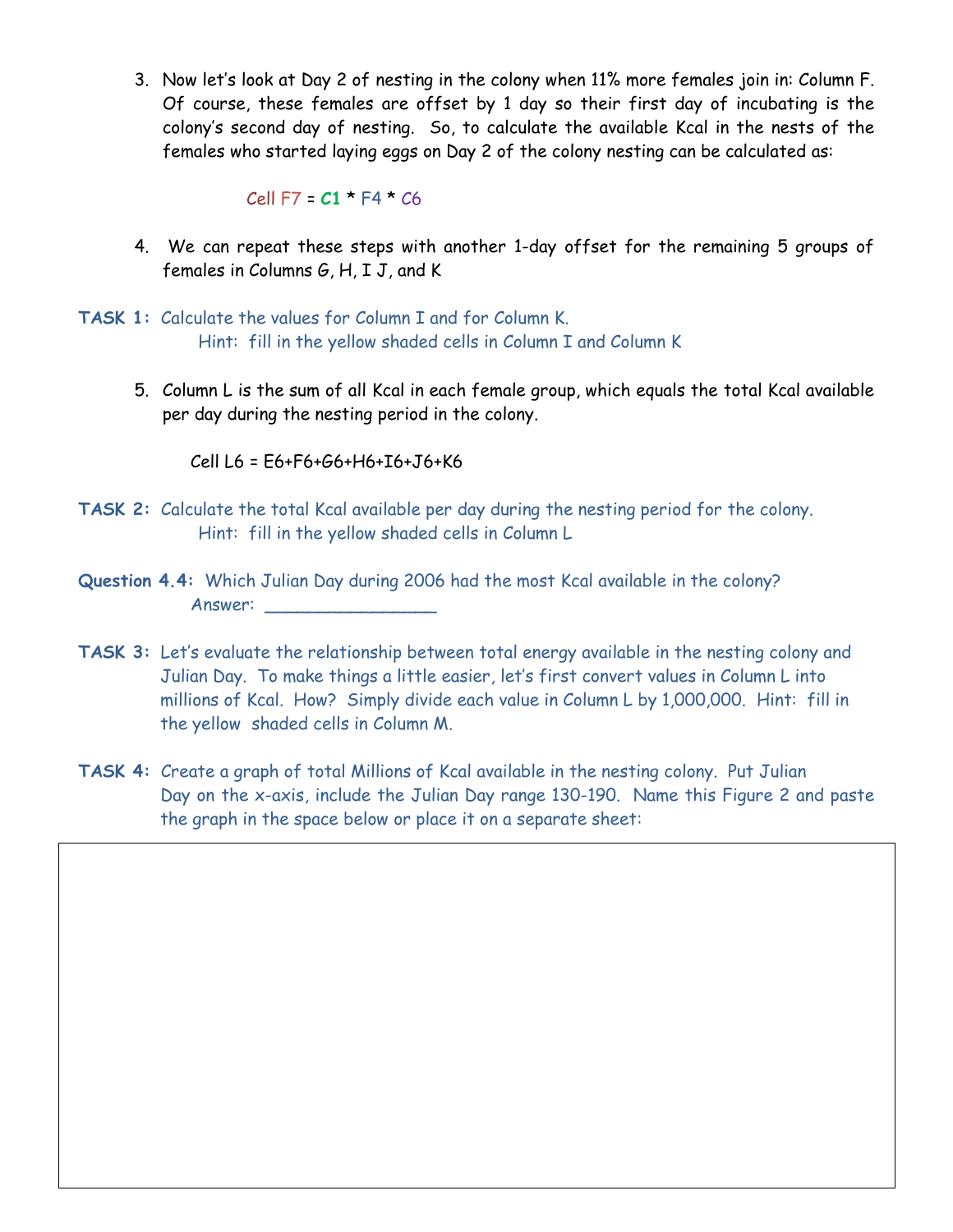- 6. Do you remember in the story the authors talked about the energy equivalent to a Seal Day? The amount of energy that equals 1 Seal Day is 22,432 Kcal. Let's convert the total Kcal available in the nesting colony into the total  $#$  of energy available as Seal Days.
- **TASK 5:** Calculate the total energy in the nests of the colony as # of Seal Days available per day. Hint: fill in the yellow shaded cells in Column O
- **TASK 6:** Create a graph of total energy available in terms of # of Seal Days. Put Julian Day on the x-axis, include the Julian Day range 130-190. Name this Figure 3 and paste the graph in the space below or place it on a separate sheet:

**Question 4.5:** In 2006, polar bear onshore arrival at Cape Churchill Peninsula in western Hudson Bay was just beginning to overlap the incubation period of snow geese. This occurred around Julian Day 174. How much energy in Seal Days was available on Julian day 174? Answer:

**Question 4.6:** If a polar bear were to have arrived 6 days earlier in 2006, how much energy in Seal Days would have been available?

Answer: \_\_\_\_\_\_\_\_\_\_\_\_\_\_\_\_\_\_\_\_\_\_\_\_\_\_\_\_\_\_\_\_\_\_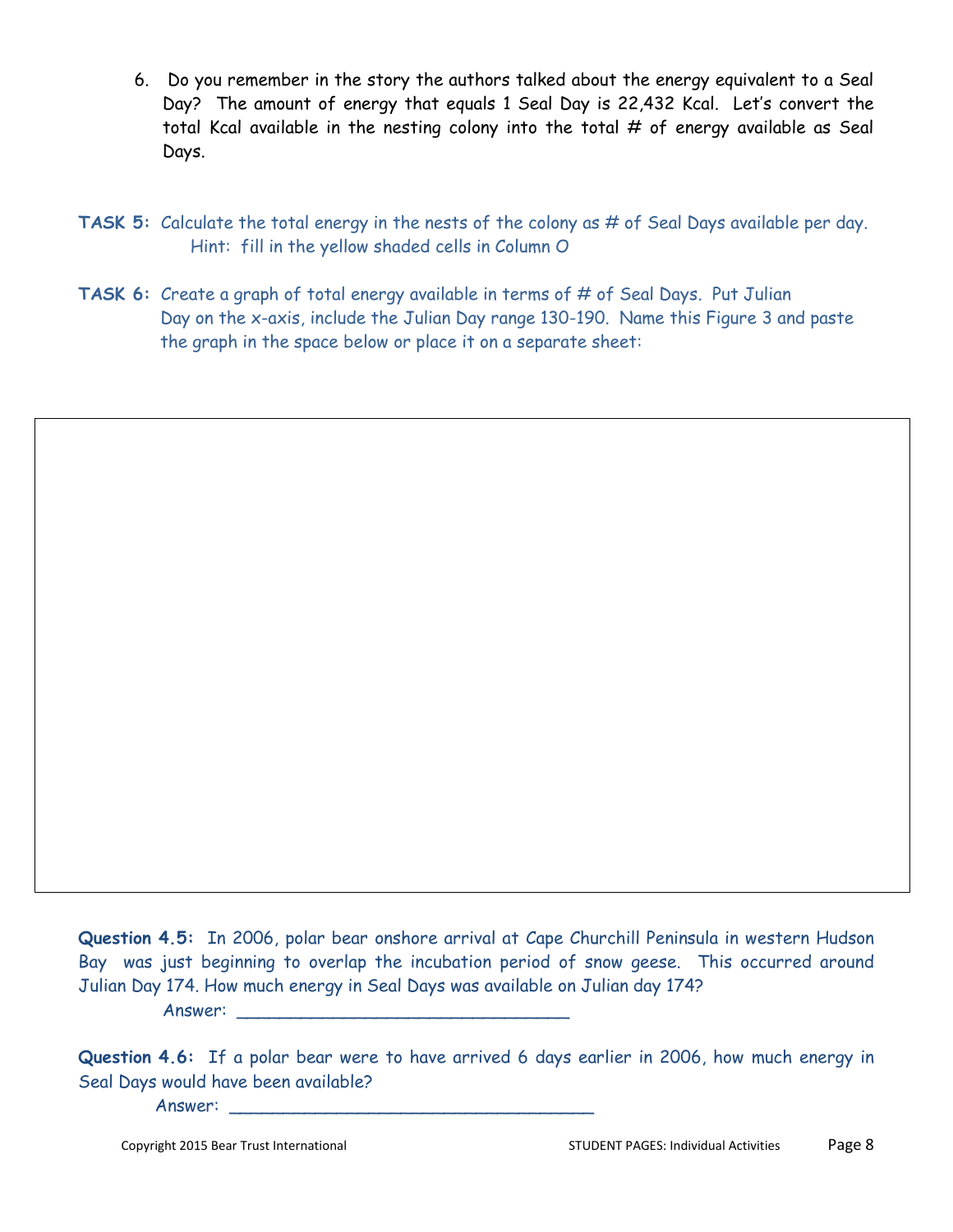## **ACTIVITY 5:** Evaluate foods eaten by polar bears on Cape Churchill Peninsula in western Hudson Bay, Canada.

Dr. Linda Gormezano and Dr. Robert Rockwell did a scientific field study during 2006-2008 to evaluate whether polar bears in western Hudson Bay ate while they were on land. These scientists used a non-invasive method, called a scat analysis. Dr. Gormezano trained her Dutch shepherd puppy named Quinoa (keen-wah) to find polar bear scats in western Hudson Bay. Quinoa found 1262 scats, 642 of these were used for analyses.

In the photo below, you can see some of the items found in those 642 polar bear scats.



Remember, the Gormezano and Rockwell study was conducted in western Hudson Bay during the ice-free period during years 2006-2008. Dr. Russell did a similar scat study on polar bears in the west and south coasts of Hudson Bay during the years 1968-1969. Dr. Russell's study was done **before** we noticed that global warming had an effect on Arctic sea ice (which also affects polar bears, right?). The Gormezano and Rockwell study was done more recently, **after** we began noticing that global warming affects Arctic sea ice (and polar bears).

So, one research question is this: Did polar bears forage on land differently **before** global warming reduced the availability of Arctic sea ice, compared to how polar bears foraged on land **after** global warming reduced availability of Arctic sea ice?

Let's find out!

In the following pages, you will find 3 figures. Each figure shows some results from both polar bear studies. Look at each figure and answer the questions.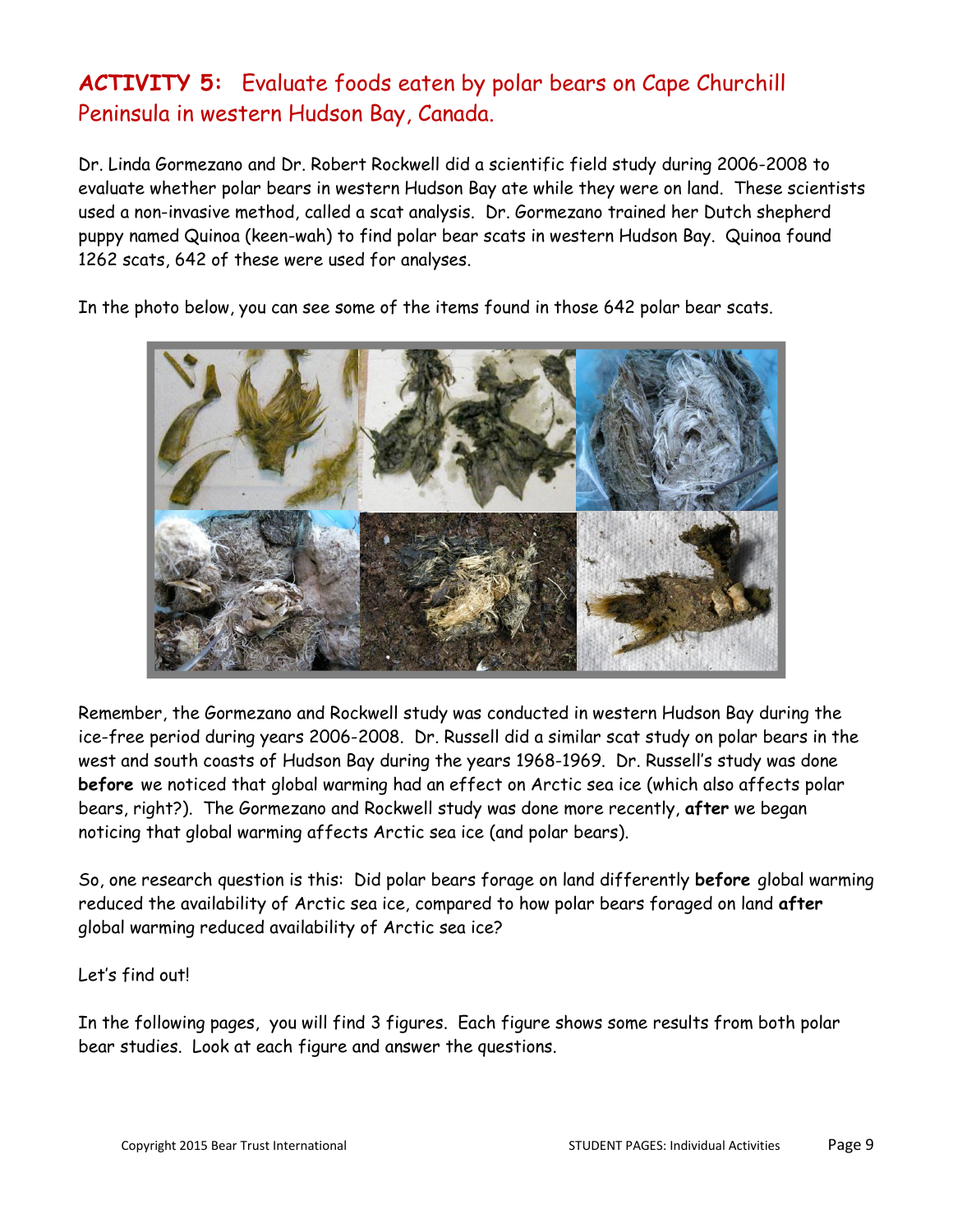**Figure W:** Percent Frequencies of Different Food Types (Animal, Vegetation, Garbage) in Polar Bear Scats in Hudson Bay, Canada for 2 Different Scientific Studies



#### **Questions About Figure W**

Question W1: The black bars that look like this are 95% confidence intervals around the mean frequency for each category of food type. Was the frequency of "Animals" in polar bear scats for the Gormezano and Rockwell study statistically different from the frequency of "Animal" in polar bear scats for the Russell study? Explain your answer in terms of interpreting 95% confidence intervals.

Answer:\_\_\_\_\_\_\_\_\_\_\_\_\_\_\_\_\_\_\_\_\_\_\_\_\_\_\_\_\_\_\_\_\_\_\_\_\_\_\_\_\_\_\_\_\_\_\_\_\_\_\_\_\_\_\_\_\_\_\_\_\_\_\_\_\_

Question W.2: Was the frequency of "Garbage" in polar bear scats for the Gormezano and Rockwell study statistically different from the frequency of "Garbage" in polar bear scats for the Russell study? Explain your answer in terms of interpreting 95% confidence intervals.

\_\_\_\_\_\_\_\_\_\_\_\_\_\_\_\_\_\_\_\_\_\_\_\_\_\_\_\_\_\_\_\_\_\_\_\_\_\_\_\_\_\_\_\_\_\_\_\_\_\_\_\_\_\_\_\_\_\_\_\_\_\_\_\_\_\_\_\_\_\_\_\_\_\_ \_\_\_\_\_\_\_\_\_\_\_\_\_\_\_\_\_\_\_\_\_\_\_\_\_\_\_\_\_\_\_\_\_\_\_\_\_\_\_\_\_\_\_\_\_\_\_\_\_\_\_\_\_\_\_\_\_\_\_\_\_\_\_\_\_\_\_\_\_\_\_\_\_\_

Answer:\_\_\_\_\_\_\_\_\_\_\_\_\_\_\_\_\_\_\_\_\_\_\_\_\_\_\_\_\_\_\_\_\_\_\_\_\_\_\_\_\_\_\_\_\_\_\_\_\_\_\_\_\_\_\_\_\_\_\_\_\_\_\_\_\_

\_\_\_\_\_\_\_\_\_\_\_\_\_\_\_\_\_\_\_\_\_\_\_\_\_\_\_\_\_\_\_\_\_\_\_\_\_\_\_\_\_\_\_\_\_\_\_\_\_\_\_\_\_\_\_\_\_\_\_\_\_\_\_\_\_\_\_\_\_\_\_\_\_\_ \_\_\_\_\_\_\_\_\_\_\_\_\_\_\_\_\_\_\_\_\_\_\_\_\_\_\_\_\_\_\_\_\_\_\_\_\_\_\_\_\_\_\_\_\_\_\_\_\_\_\_\_\_\_\_\_\_\_\_\_\_\_\_\_\_\_\_\_\_\_\_\_\_\_

All figures were reproduced, with author permission, from the paper called "What to Eat Now? Shifts in Polar Bear Diet During the Ice-Free Season in Western Hudson Bay", by Dr. Gormezano and Dr. Rockwell.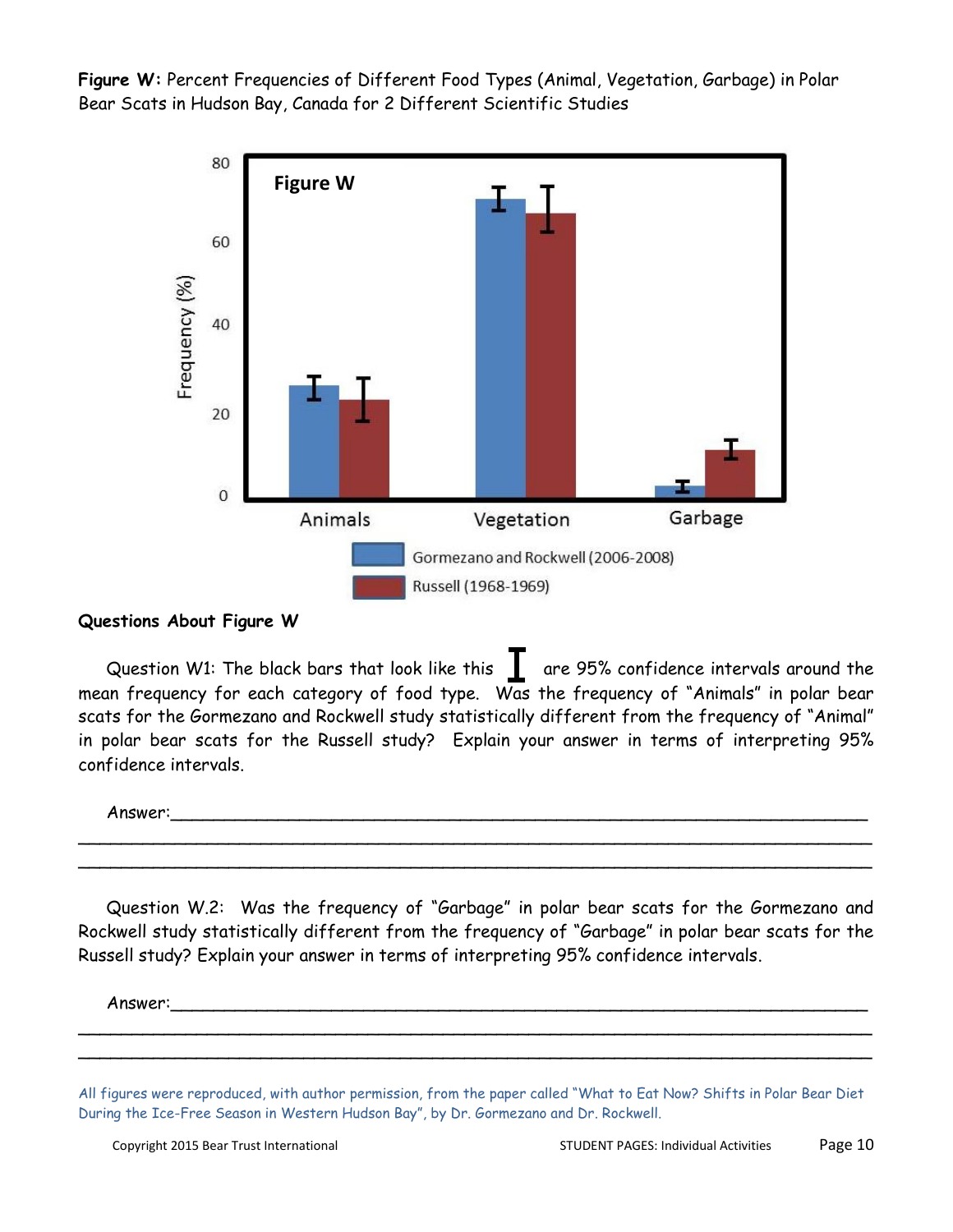**Figure Y:** Percent Frequencies of Different Types of Animal Matter (Birds, Eggs, Polar bears, Seals, Caribou, Rodents) in Polar Bear Scats in Hudson Bay, Canada for 2 Scientific Studies



#### **Questions About Figure Y**

Question Y.1: Was the frequency of any animal category (i.e., Birds, Eggs, Polar Bears, Seals, Caribou, or Rodents) in polar bear scats for the Gormezano and Rockwell study statistically different from the frequency of the same animal category (i.e., Birds, Eggs, Polar Bears, Seals, Caribou, or Rodents) in polar bear scats for the Russell study? If so, which one/s?

Answer:\_\_\_\_\_\_\_\_\_\_\_\_\_\_\_\_\_\_\_\_\_\_\_\_\_\_\_\_\_\_\_\_\_\_\_\_\_\_\_\_\_\_\_\_\_\_\_\_\_\_\_\_\_\_\_\_\_\_\_\_\_\_\_\_\_ \_\_\_\_\_\_\_\_\_\_\_\_\_\_\_\_\_\_\_\_\_\_\_\_\_\_\_\_\_\_\_\_\_\_\_\_\_\_\_\_\_\_\_\_\_\_\_\_\_\_\_\_\_\_\_\_\_\_\_\_\_\_\_\_\_\_\_\_\_\_\_\_\_\_

\_\_\_\_\_\_\_\_\_\_\_\_\_\_\_\_\_\_\_\_\_\_\_\_\_\_\_\_\_\_\_\_\_\_\_\_\_\_\_\_\_\_\_\_\_\_\_\_\_\_\_\_\_\_\_\_\_\_\_\_\_\_\_\_\_\_\_\_\_\_\_\_\_\_

Question Y.2: When you looked at Figure W, there was not a statistical difference in frequency of "Animals" in polar bear scat between the 2 studies. Yet, when you look at Figure Y, there ARE some statistical differences in frequencies of some of animal categories between the two studies. How can this be?

\_\_\_\_\_\_\_\_\_\_\_\_\_\_\_\_\_\_\_\_\_\_\_\_\_\_\_\_\_\_\_\_\_\_\_\_\_\_\_\_\_\_\_\_\_\_\_\_\_\_\_\_\_\_\_\_\_\_\_\_\_\_\_\_\_\_\_\_\_\_\_\_\_\_ \_\_\_\_\_\_\_\_\_\_\_\_\_\_\_\_\_\_\_\_\_\_\_\_\_\_\_\_\_\_\_\_\_\_\_\_\_\_\_\_\_\_\_\_\_\_\_\_\_\_\_\_\_\_\_\_\_\_\_\_\_\_\_\_\_\_\_\_\_\_\_\_\_\_ \_\_\_\_\_\_\_\_\_\_\_\_\_\_\_\_\_\_\_\_\_\_\_\_\_\_\_\_\_\_\_\_\_\_\_\_\_\_\_\_\_\_\_\_\_\_\_\_\_\_\_\_\_\_\_\_\_\_\_\_\_\_\_\_\_\_\_\_\_\_\_\_\_\_

Answer:\_\_\_\_\_\_\_\_\_\_\_\_\_\_\_\_\_\_\_\_\_\_\_\_\_\_\_\_\_\_\_\_\_\_\_\_\_\_\_\_\_\_\_\_\_\_\_\_\_\_\_\_\_\_\_\_\_\_\_\_\_\_\_\_\_